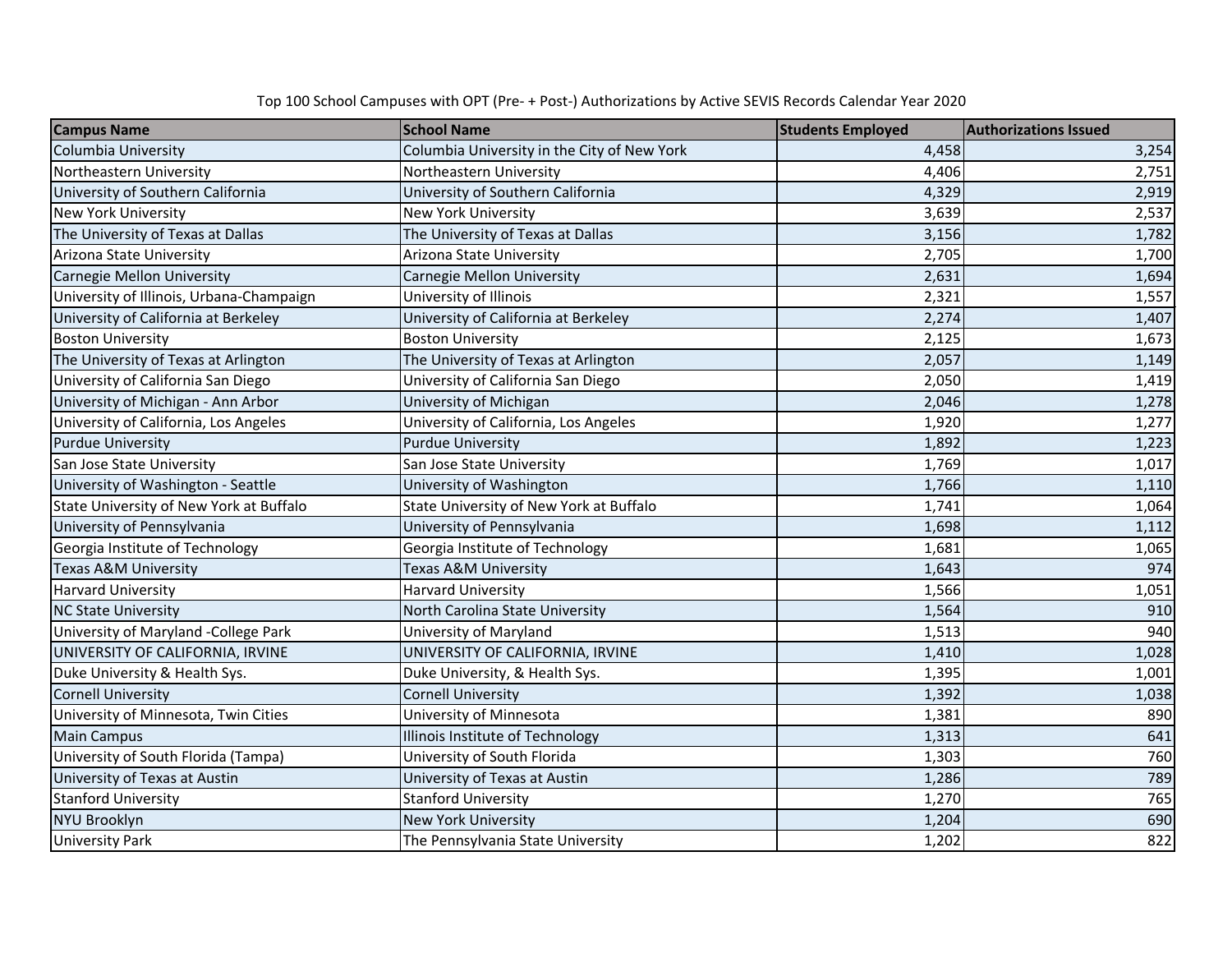| The George Washington University         | The George Washington University                | 1,167 | 777 |
|------------------------------------------|-------------------------------------------------|-------|-----|
| University of Cincinnati                 | University of Cincinnati                        | 1,166 | 629 |
| <b>Syracuse University</b>               | <b>Syracuse University</b>                      | 1,154 | 727 |
| <b>Greenwich Village Campus</b>          | The New School                                  | 1,135 | 686 |
| University of Illinois at Chicago        | University of Illinois at Chicago               | 1,132 | 556 |
| Stevens Institute of Technology          | Stevens Institute of Technology                 | 1,127 | 616 |
| University of Florida                    | University of Florida                           | 1,104 | 674 |
| University of Houston                    | University of Houston-System                    | 1,097 | 589 |
| The University of Chicago                | The University of Chicago                       | 1,083 | 758 |
| University of California, Davis          | University of California, Davis                 | 1,067 | 784 |
| The Ohio State University - Columbus     | The Ohio State University                       | 1,056 | 744 |
| Massachusetts Institute of Technology    | Massachusetts Institute of Technology           | 1,045 | 626 |
| Northwestern University                  | Northwestern University                         | 1,029 | 723 |
| University of Wisconsin-Madison          | University of Wisconsin-Madison                 | 1,014 | 729 |
| Academy of Art University                | <b>Academy of Art University</b>                | 994   | 589 |
| <b>Stony Brook University</b>            | State University of New York at Stony Brook     | 988   | 595 |
| Indiana University Bloomington           | Indiana University                              | 957   | 656 |
| New Jersey Institute of Technology       | New Jersey Institute of Technology              | 931   | 452 |
| <b>Yale University</b>                   | <b>Yale University</b>                          | 858   | 541 |
| Univ. of North Carolina at Charlotte     | University of North Carolina at Charlotte       | 815   | 475 |
| Rochester Institute of Technology        | Rochester Institute of Technology               | 813   | 494 |
| Washington University in St. Louis       | Washington University in St. Louis              | 775   | 583 |
| University of Pittsburgh                 | University of Pittsburgh                        | 774   | 503 |
| Michigan State University                | Michigan State University                       | 753   | 503 |
| Fordham University - Lincoln Center      | <b>Fordham University</b>                       | 741   | 463 |
| Rutgers-New Brunswick/graduate           | Rutgers, the State University of New Jersey     | 728   | 392 |
| Modesto A. Maidique Campus               | Florida International University                | 723   | 473 |
| California State University Fullerton    | California State University Fullerton           | 719   | 332 |
| University of Rochester                  | University of Rochester                         | 704   | 399 |
| Iowa State University                    | lowa State University of Science and Technology | 691   | 443 |
| Charlottesville                          | University of Virginia                          | 672   | 418 |
| <b>UCLA-Extension</b>                    | <b>UCLA-Extension</b>                           | 669   | 399 |
| University of Massachusetts Amherst      | University of Massachusetts Amherst             | 669   | 394 |
| Georgetown University Main Campus        | Georgetown University                           | 668   | 468 |
| Johns Hopkins University-Homewood Campus | Johns Hopkins University-Homewood Campus        | 662   | 439 |
| <b>Coral Gables</b>                      | University of Miami                             | 650   | 458 |
| <b>Drexel University</b>                 | <b>Drexel University</b>                        | 645   | 401 |